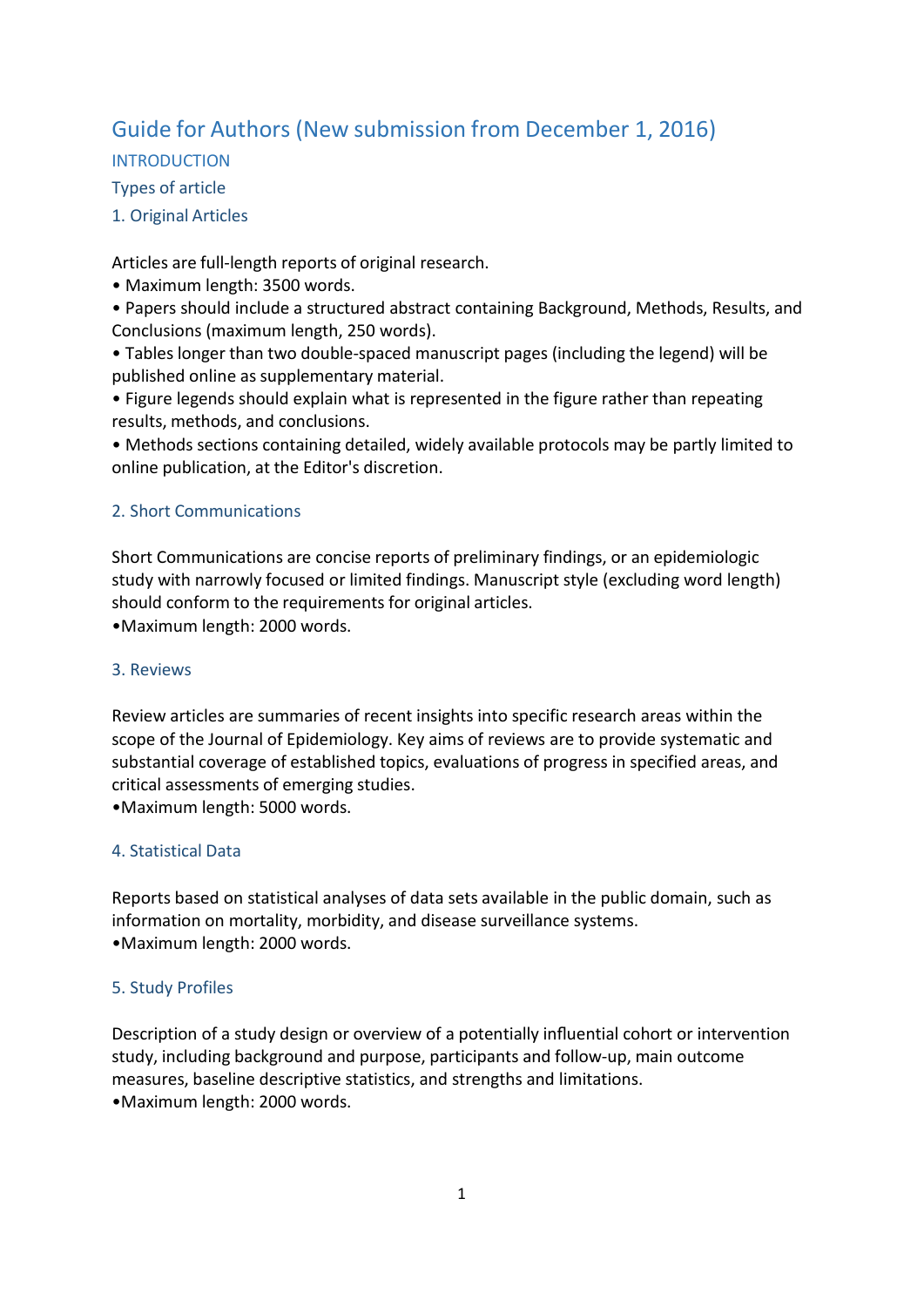### 6. Letters to the Editor

Letters to the Editor include opinions regarding any material previously published in the Journal of Epidemiology or by the Japan Epidemiological Association. •Maximum length: 600 words.

### BEFORE YOU BEGIN

### Ethics in Publishing

For information on Ethics in publishing and Ethical guidelines for journal publication see https:[//www.elsevier.com/publishingethics](http://www.elsevier.com/publishingethics) and [https://www.elsevier.com/journal](https://www.elsevier.com/journal-authors/ethics)[authors/ethics.](https://www.elsevier.com/journal-authors/ethics)

## Policy on funding by tobacco companies

Journal of Epidemiology will not consider research and manuscripts that have been supported either directly or indirectly by tobacco companies.

### Human and animal rights

If the work involves the use of human subjects, the author should ensure that the work described has been carried out in accordance with The Code of Ethics of the World Medical Association (Declaration of Helsinki) for experiments involving humans,

[http://www.wma.net/en/30publications/10policies/b3/index.html;](http://www.wma.net/en/30publications/10policies/b3/index.html%3B) Uniform Requirements for manuscripts submitted to Biomedical journals, [http://www.icmje.org.](http://www.icmje.org/) Authors should include a statement in the manuscript that informed consent was obtained for experimentation with human subjects. The privacy rights of human subjects must always be observed.

## Conflict of Interest

Authors must state all sources of funding and any other financial and personal relationships that could potentially bias their work. If any author has involvements that might raise any question of bias, they are required to provide details of such involvements.

All of the authors must complete the "Authorship and Disclosure Form" to declare their Conflicts of Interest.

(1) Research was commissioned by or collaborative with industry (including paid or unpaid work).

(2) Co-own patent or rights over method of therapy, medication, or instruments used in the study.

- (3) Has been provided medication or instruments for free or for a favorable price.
- (4) A grant or donation has been provided for the research.
- (5) Has been provided unapproved medication or medical instruments.
- (6) Has been sponsored for lectures.

To disclose interests that could influence how readers interpret your work, authors must complete the online Disclosure form. Failure to reveal all pertinent information could result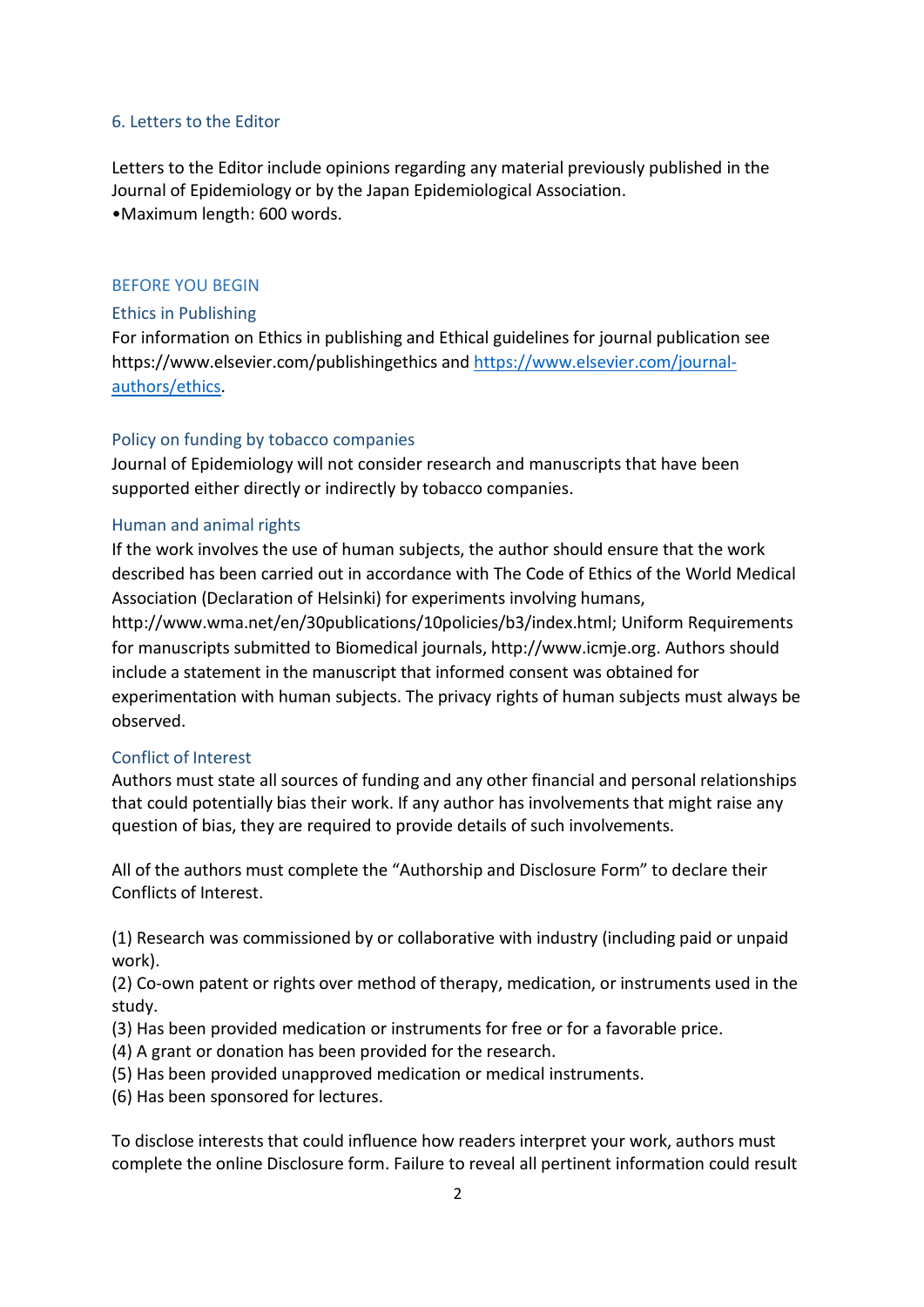in the article being classified as a fraudulent submission and may cause a published paper to be retracted and the authors prohibited from further submission to the Journal of Epidemiology. The corresponding author must include a section titled "Conflicts of interest" at the end of the Acknowledgments. If the manuscript is accepted for publication, the disclosures will be published in the Journal as they appear in the Acknowledgments section of the manuscript. If the authors have no conflicts of interest to declare, they should declare this with an explicit statement, such as "The authors declare they have no conflict of interest with respect to this research study and paper."

#### Submission declaration and verification

Submission of an article implies that the work described has not been published previously (except in the form of an abstract or as part of a published lecture or academic thesis, that it is not under consideration for publication elsewhere, that its publication is approved by all authors and tacitly or explicitly by the responsible authorities where the work was carried out, and that, if accepted, it will not be published elsewhere in the same form, in English or in any other language, including electronically without the written consent of the copyrightholder. To verify originality, your article may be checked by the originality detection service CrossChec[k https://www.elsevier.com/editors/plagdetect.](https://www.elsevier.com/editors/plagdetect)

#### **Contributors**

Each author is required to declare his or her individual contribution to the article: all authors must have materially participated in the research and/or article preparation, so roles for all authors should be described. The statement that all authors have approved the final article should be true and included in the disclosure.

#### Authorship

All authors should have made substantial contributions to all of the following: (1) the conception and design of the study, or acquisition of data, or analysis and interpretation of data, (2) drafting the article or revising it critically for important intellectual content, (3) final approval of the version to be submitted, and (4) agreed to be accountable for all aspects of the work in ensuring that questions related to the accuracy or integrity of any part of the work are appropriately investigated and resolved. Submission of a document for publication implies that it has been approved by all named authors, that it describes unpublished work, and that the content is not simultaneously under consideration for publication elsewhere. All authors must complete the online Authorship and Disclosure form. All authors will receive email notification advising on how to access and complete the form after manuscript submission. The review process is not started until all forms are received from all authors.

#### Informed consent and patient details

Studies on patients or volunteers require ethics committee approval and informed consent, which should be documented in the paper. Appropriate consents, permissions, and releases must be obtained where an author wishes to include case details or other personal information or images of patients and any other individuals in an Elsevier publication. Written consents must be retained by the author and copies of the consents or evidence that such consents have been obtained must be provided to Elsevier on request. For more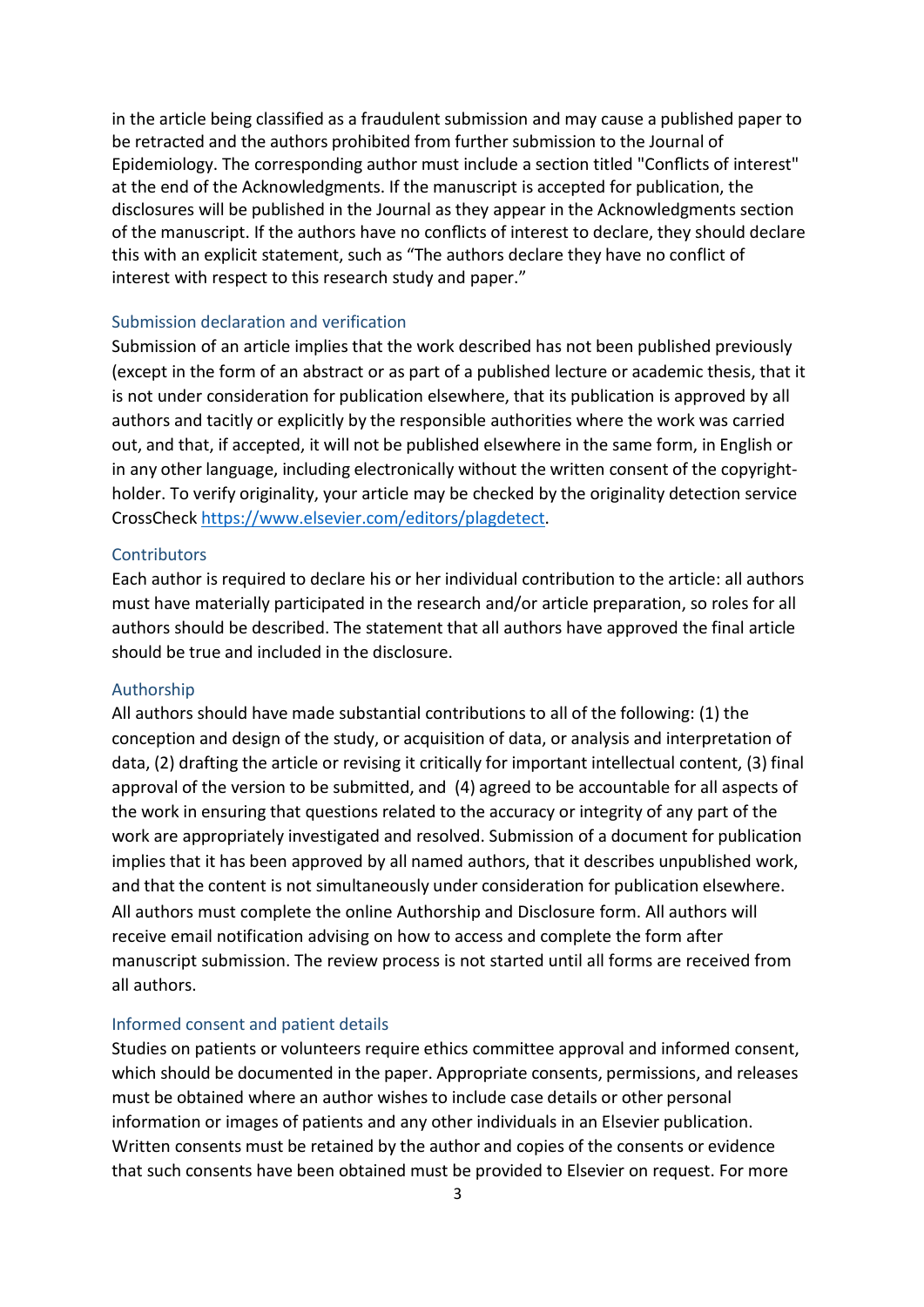information, please review the *Elsevier Policy on the Use of Images or Personal Information of Patients or other Individuals*, https[://www.elsevier.com/patient-consent-policy.](http://www.elsevier.com/patient-consent-policy) Unless you have written permission from the patient (or, where applicable, the next of kin), the personal details of any patient included in any part of the article and in any supplementary materials (including all illustrations and videos) must be removed before submission. Studies on patients or volunteers require ethics committee approval and informed consent, which should be documented in the paper. If your study is exempted from committee approval and informed consent, authors should document detail behind exemption.

### Changes to authorship

Authors are expected to consider carefully the list and order of authors **before** submitting their manuscript and provide the definitive list of authors at the time of the original submission. Any addition, deletion or rearrangement of author names in the authorship list should be made only **before** the manuscript has been accepted and only if approved by the journal Editor. To request such a change, the Editor must receive the following from the **corresponding author**: (a) the reason for the change in author list and (b) written confirmation (e-mail, letter) from all authors that they agree with the addition, removal or rearrangement. In the case of addition or removal of authors, this includes confirmation from the author being added or removed.

Only in exceptional circumstances will the Editor consider the addition, deletion or rearrangement of authors **after** the manuscript has been accepted. While the Editor considers the request, publication of the manuscript will be suspended. If the manuscript has already been published in an online issue, any requests approved by the Editor will result in a corrigendum.

#### Reporting guidelines

The Journal of Epidemiology encourages authors to follow statements of reporting guidelines for authors.

[STROBE](http://www.strobe-statement.org/index.php?id=strobe-home) Statements: reporting observational studies <http://www.strobe-statement.org/index.php?id=strobe-home>

[CONSORT](http://www.consort-statement.org/) Statements: reporting the results of randomized controlled trials. <http://www.consort-statement.org/>

[PRISMA:](http://www.prisma-statement.org/) reporting systematic reviews and meta-analysis of randomized trials. <http://www.prisma-statement.org/>

## Registration of clinical trials

Registration in a public trials registry is a condition for publication of clinical trials in this journal in accordance with International Committee of Medical Journal Editors (ICMJE, http://www.icmje.org) recommendations. Trials must register at or before the onset of patient enrolment. The clinical trial registration number should be included at the end of the abstract of the article. A clinical trial is defined as any research study that prospectively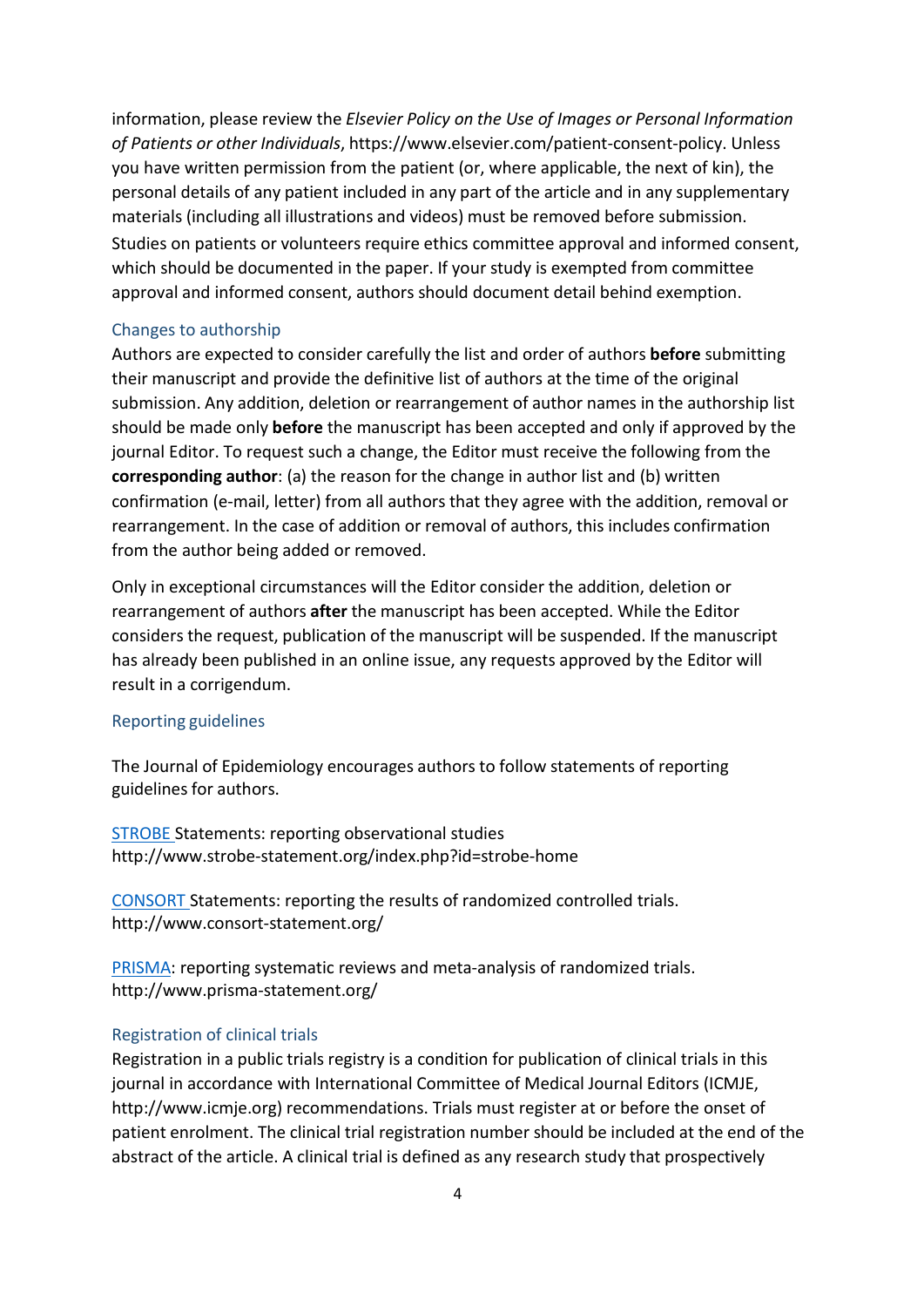assigns human participants or groups of humans to one or more health-related interventions to evaluate the effects of health outcomes. Health-related interventions include any intervention used to modify a biomedical or health-related outcome (for example drugs, surgical procedures, devices, behavioural treatments, dietary interventions, and process-of-care changes). Health outcomes include any biomedical or health-related measures obtained in patients or participants, including pharmacokinetic measures and adverse events. Purely observational studies (those in which the assignment of the medical intervention is not at the discretion of the investigator) will not require registration.

## Copyright

Upon acceptance of an article, authors will be asked to complete an 'Exclusive License Agreement' (for more information see https:[//www.elsevier.com/OAauthoragreement\).](http://www.elsevier.com/OAauthoragreement)) Permitted third party reuse of open access articles is determined by the author's choice of user license (see [https://www.elsevier.com/openaccesslicenses\)](https://www.elsevier.com/openaccesslicenses).

### Creative Commons Attribution-NonCommercial-NoDerivs (CC BY-NC-ND)

For non-commercial purposes, lets others distribute and copy the article, and to include in a collective work (such as an anthology), as long as they credit the author(s) and provided they do not alter or modify the article.

Note: If you need to comply with your funding body policy, you can apply for the CC BY license after your manuscript is accepted for publication by contacting Customer Support [\(support@elsevier.com\)](mailto:support@elsevier.com).

#### Author rights

As an author you (or your employer or institution) have certain rights to reuse your work. For more information on author rights please see [https://www.elsevier.com/copyright.](https://www.elsevier.com/copyright)

#### Role of the funding source

You are requested to identify who provided financial support for the conduct of the research and/or preparation of the article and to briefly describe the role of the sponsor(s), if any, in study design; in the collection, analysis and interpretation of data; in the writing of the report; and in the decision to submit the article for publication. If the funding source(s) had no such involvement then this should be stated.

#### Open access

This is an open access journal: all articles will be immediately and permanently free for everyone to read and download. To provide open access, this journal does not impose any extra charge beyond the publication fee. Permitted third party (re)use is defined by the following Creative Commons user licenses

(see [https://www.elsevier.com/openaccesslicenses\)](https://www.elsevier.com/openaccesslicenses):

The publication fees for this journal are 70,000 JPY per article for Japan Epidemiological Association members and 120,000 JPY per article for non-members. Members and nonmembers alike will be charged 10,000 JPY per publishing page when the article exceeds 8 publishing pages. Publication of Letters will cost 10,000 JPY per Letter regardless of membership status.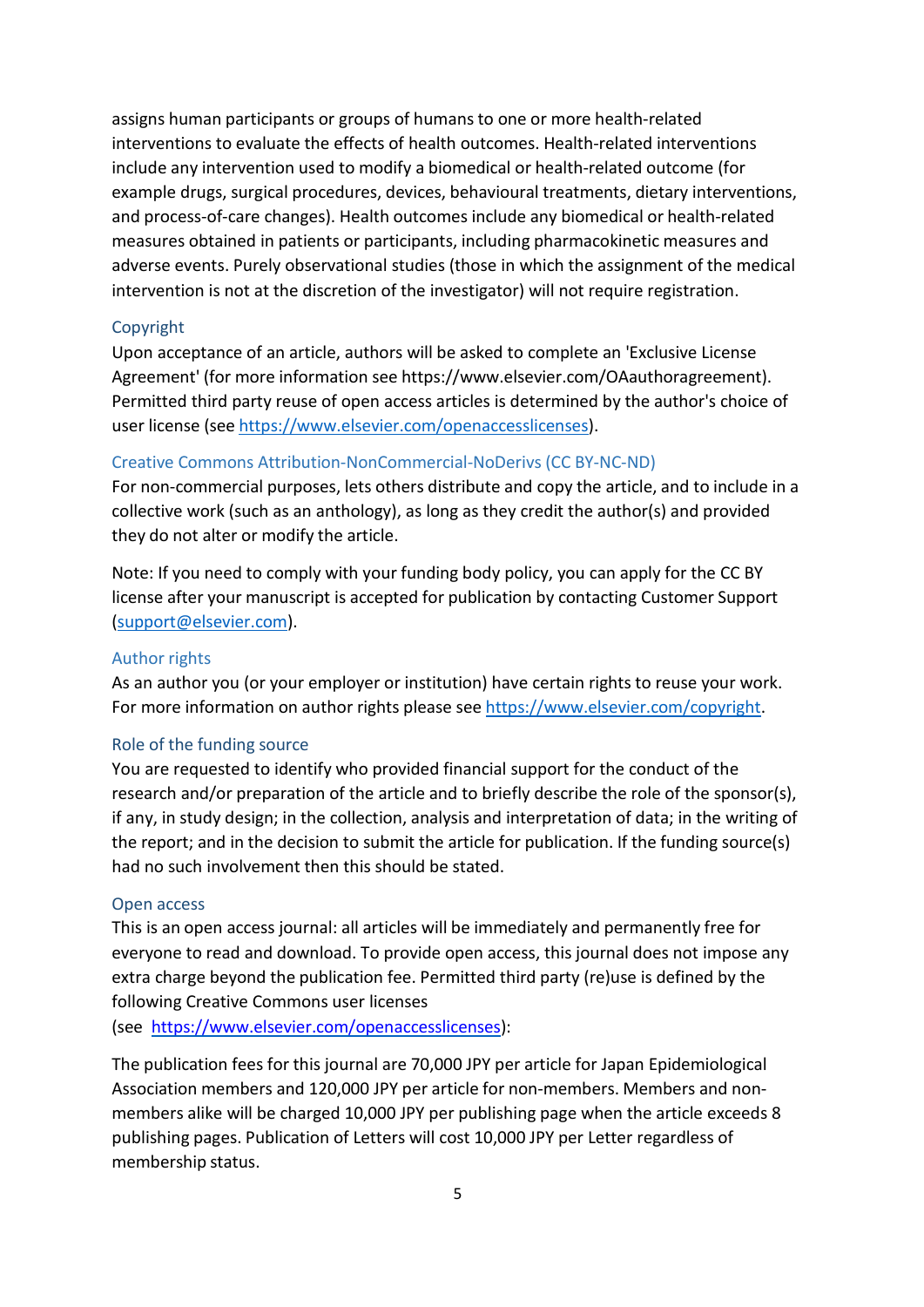There are no charges for responses to Letters.

(se[e http://jeaweb.jp/english/journal/about.html#publication](http://jeaweb.jp/english/journal/about.html%23publication) for more details) The page charge will be waived if the senior and corresponding authors can document that they are resident nationals of a country having a low-income economy. The publication fee excludes taxes.

### Elsevier Publishing Campus

The Elsevier Publishing Campus [\(www.publishingcampus.com\)](http://www.publishingcampus.com/) is an online platform offering free lectures, interactive training and professional advice to support you in publishing your research. The College of Skills training offers modules on how to prepare, write and structure your article and explains how editors will look at your paper when it is submitted for publication. Use these resources, and more, to ensure that your submission will be the best that you can make it.

#### Language (usage and editing services)

Please write your text in good English (American or British usage is accepted, but not a mixture of these). Authors who feel their English language manuscript may require editing to eliminate possible grammatical or spelling errors and to conform to correct scientific English may wish to use the English Language Editing service available from Elsevier's WebShop [\(http://webshop.elsevier.com/languageediting/\)](http://webshop.elsevier.com/languageediting/)) or visit our customer support site (http://support.elsevier.com) for more information.

#### Submission

Our online submission system guides you stepwise through the process of entering your article details and uploading your files. The system converts your article files to a single PDF file used in the peer-review process. Editable files are required to typeset your article for final publication. All correspondence, including notification of the Editor's decision and requests for revision, is sent by e-mail.

#### Peer review

This journal operates a single blind review process. All contributions will be initially assessed by the editor for suitability for the journal. Papers deemed suitable are then sent to a minimum of two independent expert reviewers to assess the scientific quality of the paper. The Editor is responsible for the final decision regarding acceptance or rejection of articles. The Editor's decision is final. For more information on the types of peer review, please visit: [https://www.elsevier.com/reviewers/peer-review.](https://www.elsevier.com/reviewers/peer-review)

#### PREPARATION

#### Use of word processing software

It is important that the file be saved in the native format of the word processor used. The text should be in single-column format. Keep the layout of the text as simple as possible. Most formatting codes will be removed and replaced on processing the article. In particular, do not use the word processor's options to justify text or to hyphenate words. However, do use bold face, italics, subscripts, superscripts etc. When preparing tables, if you are using a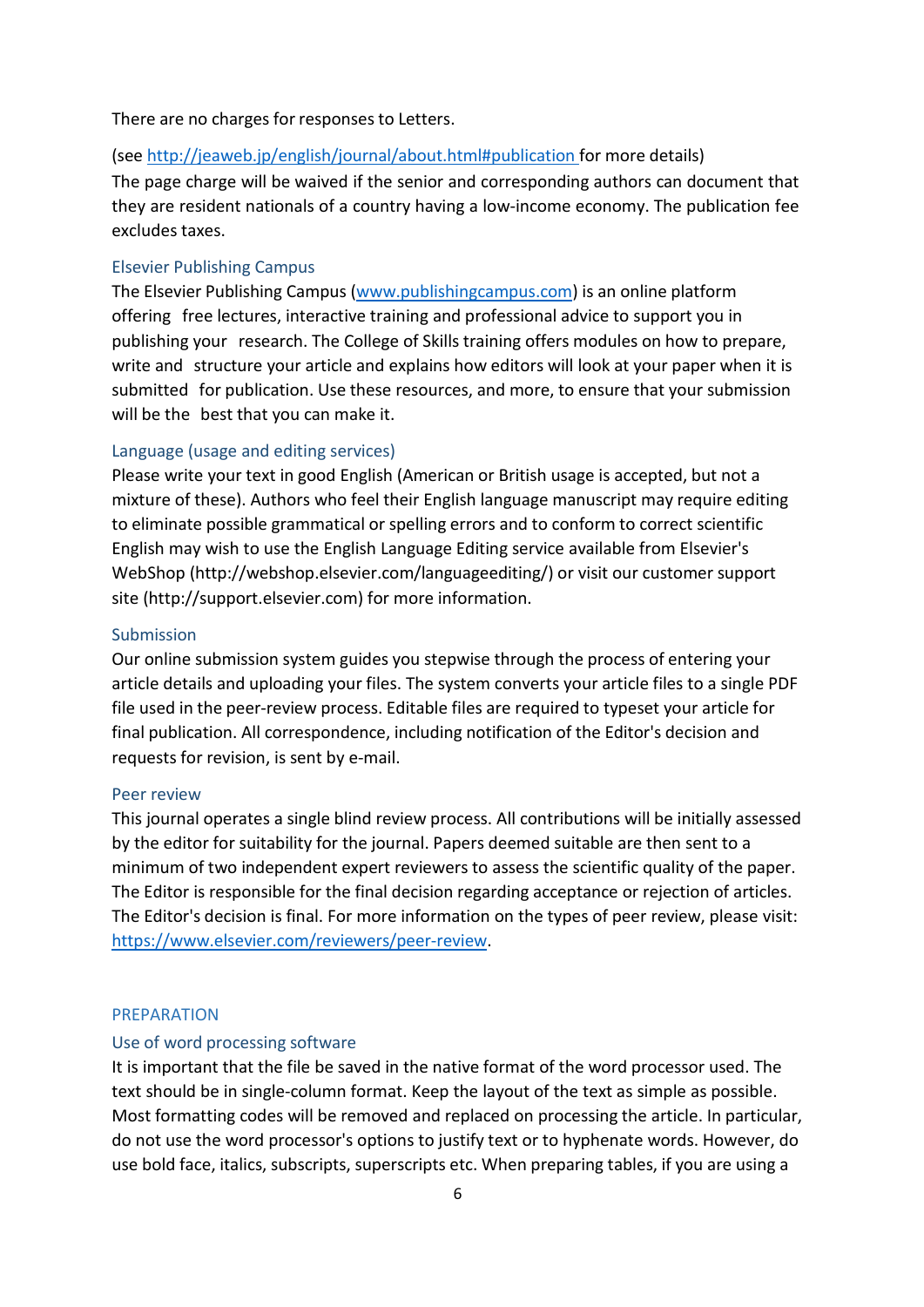table grid, use only one grid for each individual table and not a grid for each row. If no grid is used, use tabs, not spaces, to align columns.

Note that source files of figures, tables, and text graphics will be required whether or not you embed your figures in the text. See also the section on Electronic artwork.

Insert continuous line numbers from the Abstract to the Acknowledgments (do not number references or graphics).

To avoid unnecessary errors you are strongly advised to use the 'spell-check' and 'grammarcheck' functions of your word processor.

### Cover letter for new submissions

All submissions must be accompanied by a cover letter, which should include the following:

- a) The name of the journal (ie, Journal of Epidemiology) to which you are submitting your manuscript;
- b) The title of the manuscript;
- c) The article's principal findings and their significance for the field of epidemiology;
- d) A statement indicating that all authors have approved the manuscript and that the materials have not been published in or submitted to any other journal.

Your submission will not be approved for review until all the above information has been received.

### Essential title page information

- **Title**. Concise and informative. Titles are often used in information-retrieval systems. Avoid abbreviations and formulae where possible.
- **Author names and affiliations**. Please clearly indicate the given name(s) and family name(s) of each author and check that all names are accurately spelled. Present the authors' affiliation addresses (where the actual work was done) below the names. Indicate all affiliations with a lower-case superscript letter immediately after the author's name and in front of the appropriate address. Provide the full postal address of each affiliation, including the country name and, if available, the e-mail address of each author.
- **Corresponding author**. Clearly indicate who will handle correspondence at all stages of refereeing and publication, as well as post-publication. **Ensure that the e-mail address is given and that contact details are kept up to date by the corresponding author**. We designate only one corresponding author per article. Any further contribution details (eg, equal contribution) must be included in the acknowledgements section.
- **Present/permanent address**. If an author has moved since the work described in the article was done, or was visiting at the time, a 'Present address' (or 'Permanent address') may be indicated as a footnote to that author's name. The address at which the author actually did the work must be retained as the main, affiliation address. Superscript Arabic numerals are used for such footnotes.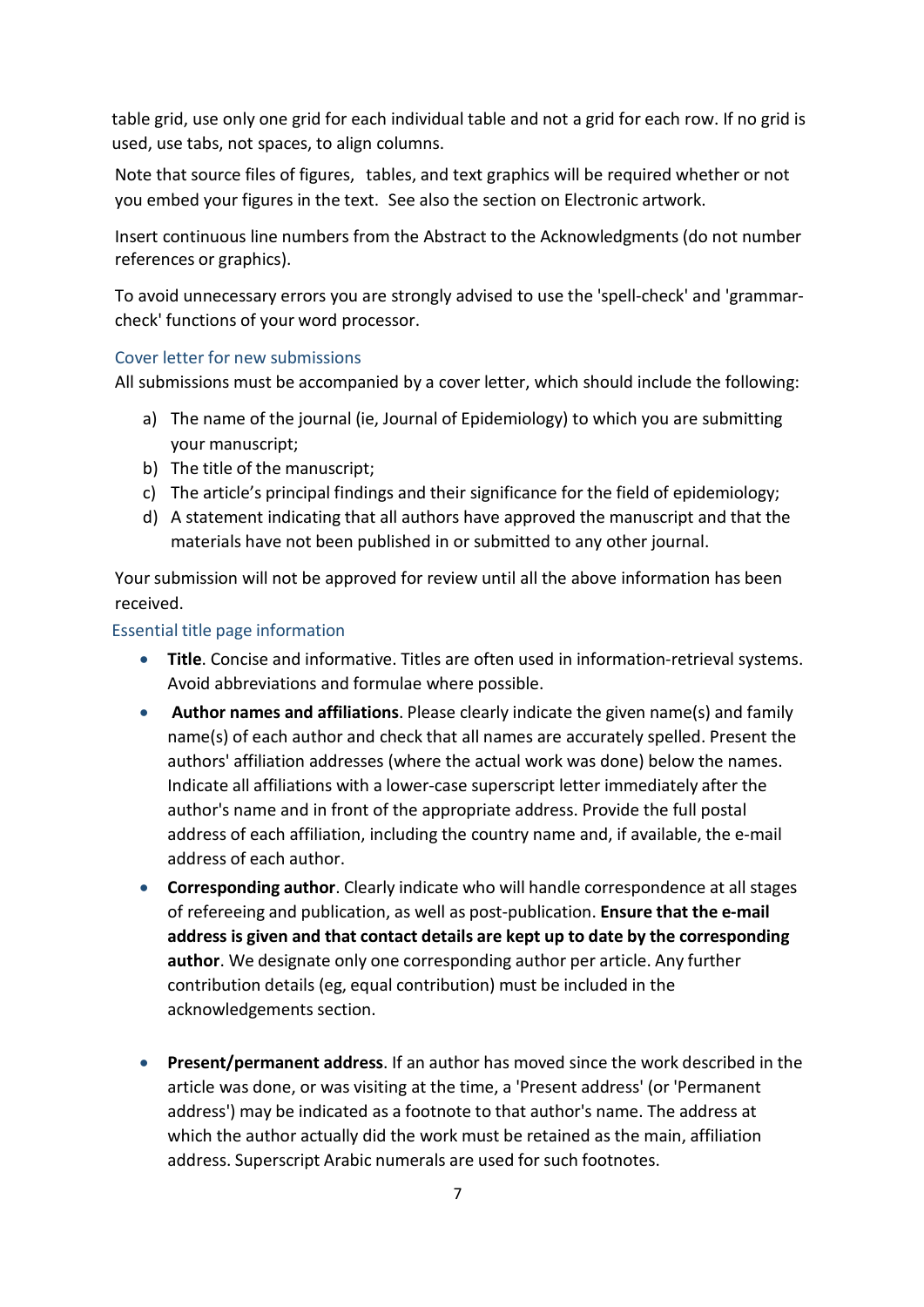- **Short Title (Running Title)**. Please restrict running titles to a maximum of 8 words.
- Numbers of Tables, Figures, and Supplementary materials.

## ORCID

ORCID is an Open Researcher and Contributor ID (ORCID) is a 16-digit code (e.g. 0000- 0003-2460-7854) that uniquely identifies an academic author.

First authors are required to link their profiles on the Journal of Epidemiology submission site with their ORCIDs in order for them to be reflected in the manuscript.

To include author's ORCID, simply add it to one's account after he/she login. Go to user name at the top of the login screen and select from the drop down menu 'Email/Name'. From the options on screen, select either register for an ORCiD (if the author doesn't already have one) or associate his/her account with an existing one via the links.

ORCID is also strongly recommended for corresponding authors.

## Abstract

A structured abstract should provide the context or background for the research and should state its purpose, basic procedures (selection of study subjects or observational and analytical methods), main findings (giving specific effect sizes and their statistical significance, if possible), and principal conclusions. Name of headings should be Background, Methods, Results, and Conclusion. It should emphasize new and important aspects of the study or observations.

Original Articles, Short Communications, Statistical Data, and Study Profiles should include a structured abstract of no more than 250 words. Unstructured abstracts are permitted for review articles.

## Keywords

Immediately after the abstract, provide three to five keywords, using either British or American spelling and avoiding general and plural terms and multiple concepts (avoid, for example, 'and', 'of'). Be sparing with abbreviations: only abbreviations firmly established in the field may be eligible. These keywords will be used for indexing purposes.

## Introduction

State the objectives of the work and provide an adequate background, avoiding a detailed literature survey or a summary of the results.

## Material and methods

Provide sufficient detail to allow the work to be reproduced. Methods already published should be indicated by a reference: only relevant modifications should be described. The sources of special reagents or instrumentation used in the study should be provided, along with the location of the manufacturer.

Methods for statistical analysis should be included in this section.

## Results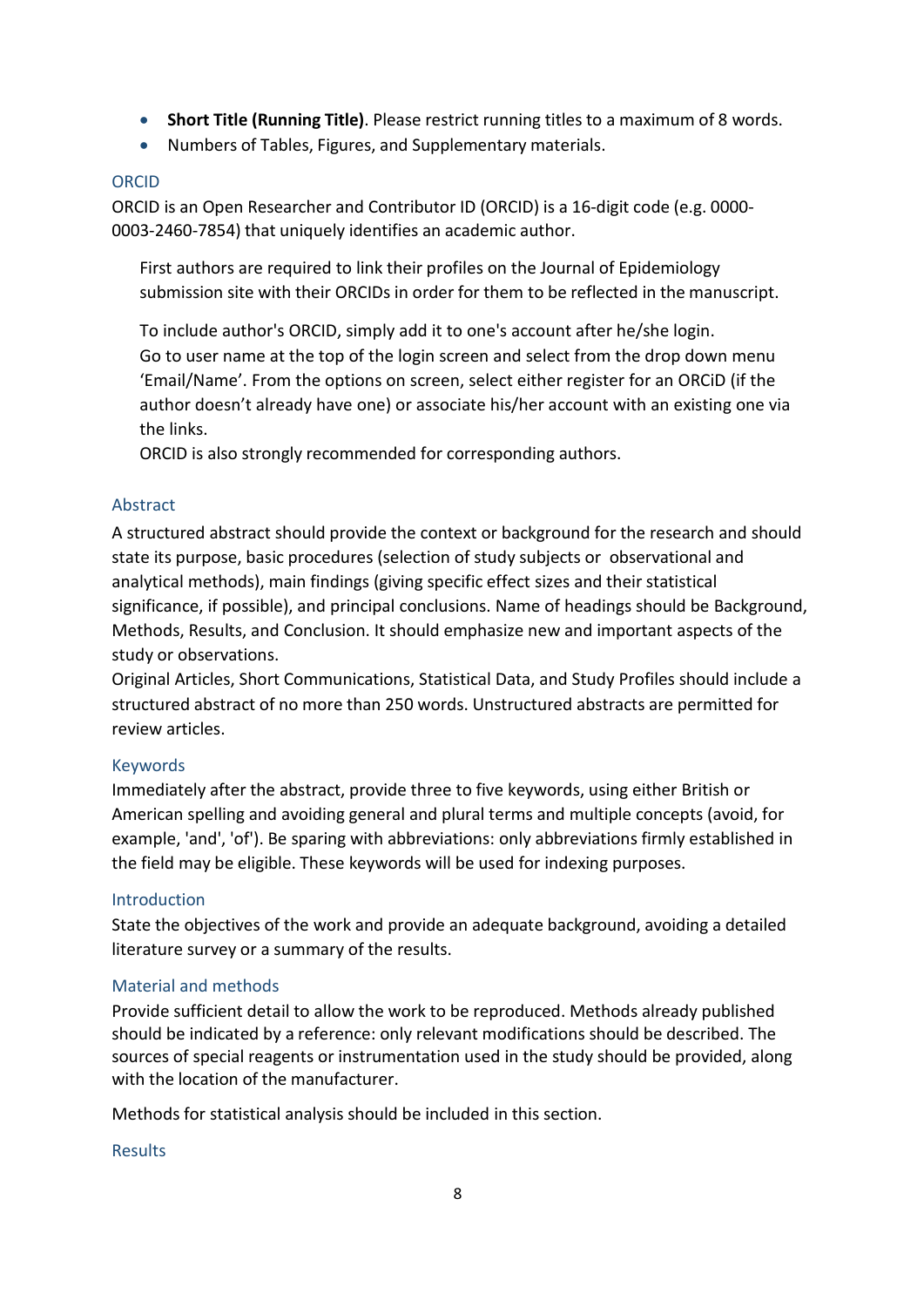Results should be clear and concise.

Authors are encouraged to specify exact p-values.

Means, standard deviations, and standard errors. To report means, standard deviations, and standard errors, use the following format: "mean (SD)" and "mean (SE)." Do not use " $\pm$ ."

Confidence intervals. In the text, express confidence intervals using a comma, and separate values with a hyphen, eg. "95% CI, 1.20-1.90," unless one or both values of any CI is negative, in which case all values in the manuscript should be separated by the word "to," eg, "−2.3 to −1.4."

Equations can appear within the text or be displayed on a separate line. Whenever possible, mathematical equations should be written on a single line, eg,  $a/(a + b)$  and exp(x). With proper use of braces, brackets, parentheses, and exponents, even complicated expressions can be put into this form. However, any mathematical expression that contains a character taller than a line of type should be displayed and numbered as an equation. When referring to an equation in the text, use eg. "equation 6" or "expression 6." When preparing mathematical equations, use italic type for variables and single letters, bold type for vectors and matrices, and regular type for short words such as "exp" or "lim" and Greek letters. Insert a space before and after any mathematical sign or symbol.

For multiplication, use a times sign rather than an asterisk or centered dot. For  $\pm$ ,  $\lt$ , and  $\gt$ , do not use an underline, as the underline may be lost during software conversion, thereby changing the meaning of the data.

Regression analyses. When presenting results of regression analyses, regression coefficients should usually be converted into more generally meaningful terms (eg, relative odds instead of beta coefficients). Note that, because regression coefficients are unit-dependent for continuous variables and category-dependent for discrete or ordinal variables, the Journal requires statements specifying the units or categories, namely as parenthetical statements in the text or in table footnotes or figure legends.

Odds ratio vs relative risk. When reporting the results of a case-based case-control study, where the parameter of interest is an odds ratio, the authors should refer to that parameter as an odds ratio, not as a relative risk.

#### **Discussion**

This should explore the significance of the results of the work, not repeat them. A conclusive statement should be included in this section. A combined Results and Discussion section is often appropriate. Avoid extensive citations and discussion of published literature.

### Acknowledgements

Collate acknowledgements in a separate section at the end of the article before the references and do not, therefore, include them on the title page, as a footnote to the title or otherwise. List here those individuals who provided help during the research (e.g., providing language help, writing assistance or proof reading the article, etc.).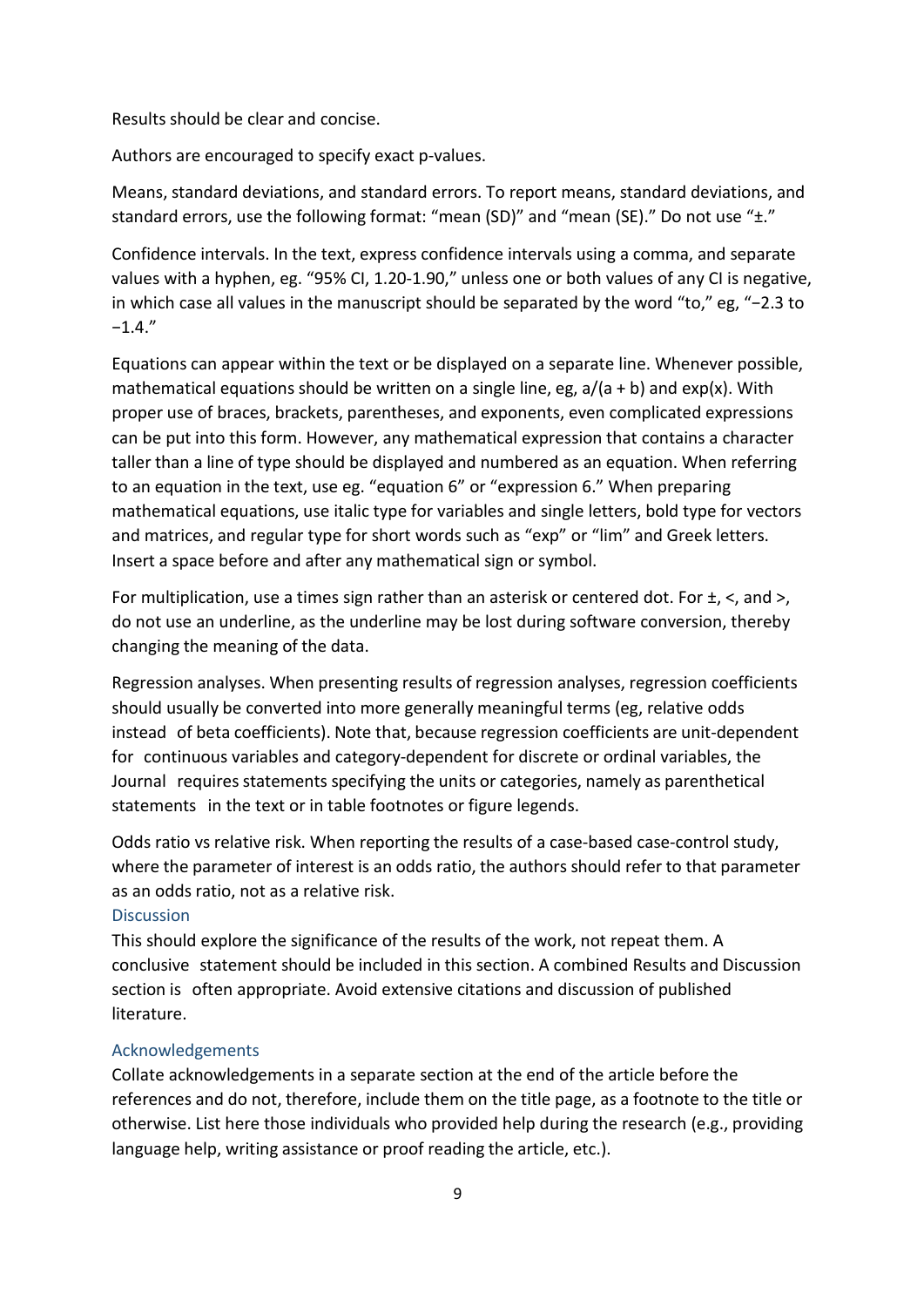## Appendices

Provide information that is explanatory or statistical in nature in an Appendix. If the author list is longer than the space in the author byline area of the first page of the published paper, the authors whose names do not fit will be listed in an Appendix. This list includes collaborators in multicenter trials attributed to corporate or multiple authors, if the investigators qualify as authors according to one of the criteria specified in 'Definition of authorship'.

If there is more than one appendix, they should be identified as A, B, etc. Formulae and equations in appendices should be given separate numbering: Eq. (A.1), Eq. (A.2), etc.; in a subsequent appendix, Eq. (B.1) and so on. Similarly for tables and figures: Table A.1; Fig. A.1, etc.

### Formatting of Funding Source

List funding sources in this standard way to facilitate compliance to funder's requirements: Funding: This work was supported by the National Institutes of Health [grant numbers xxxx, yyyy]; the Bill & Melinda Gates Foundation, Seattle, WA [grant number zzzz]; and the United States Institutes of Peace [grant number aaaa].

It is not necessary to include detailed descriptions on the program or type of grants and awards. When funding is from a block grant or other resources available to a university, college, or other research institution, submit the name of the institute or organization that provided the funding.

If no funding has been provided for the research, please include the following sentence: This research did not receive any specific grant from funding agencies in the public, commercial, or not-for-profit sectors.

#### **Highlights**

Highlights are mandatory for this journal. They consist of a short collection of bullet points that convey the core findings of the article and should be submitted in a separate editable file in the online submission system. Please use 'Highlights' in the file name and include 3 to 5 bullet points (maximum 85 characters, including spaces, per bullet point). You can view example [Highlights](https://www.elsevier.com/highlights) on our information site.

#### Artwork

#### *Image manipulation*

Whilst it is accepted that authors sometimes need to manipulate images for clarity, manipulation for purposes of deception or fraud will be seen as scientific ethical abuse and will be dealt with accordingly. For graphical images, this journal is applying the following policy: no specific feature within an image may be enhanced, obscured, moved, removed, or introduced. Adjustments of brightness, contrast, or color balance are acceptable if and as long as they do not obscure or eliminate any information present in the original. Nonlinear adjustments (e.g. changes to gamma settings) must be disclosed in the figure legend.

#### *Electronic artwork*

*General points*

• Make sure you use uniform lettering and sizing of your original artwork.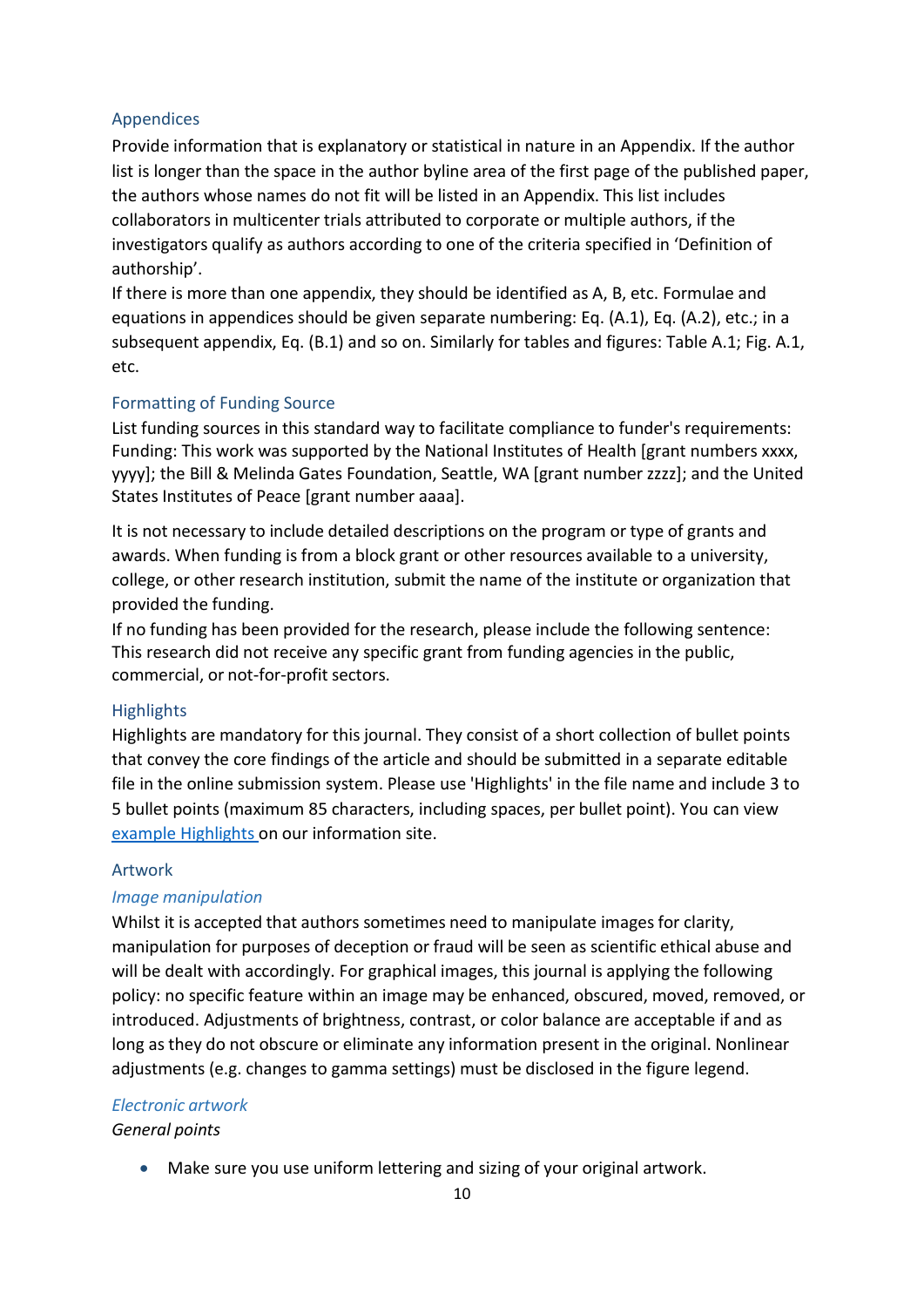- Embed the used fonts if the application provides that option.
- Aim to use the following fonts in your illustrations: Arial, Courier, Times New Roman, Symbol, or use fonts that look similar.
- Number the illustrations according to their sequence in the text.
- Use a logical naming convention for your artwork files.
- Provide captions to illustrations separately.
- Size the illustrations close to the desired dimensions of the published version. Submit each illustration as a separate file.

A detailed guide on electronic artwork is available on our website: https:[//www.elsevier.com/artworkinstructions.](http://www.elsevier.com/artworkinstructions.You) **You are urged to visit this site; some excerpts from the detailed information are given here.**

## *Formats*

If your electronic artwork is created in a Microsoft Office application (Word, PowerPoint, Excel) then please supply 'as is' in the native document format.

Regardless of the application used other than Microsoft Office, when your electronic artwork is finalized, please 'Save as' or convert the images to one of the following formats (note the resolution requirements for line drawings, halftones, and line/halftone combinations given below):

EPS (or PDF): Vector drawings, embed all used fonts.

TIFF (or JPEG): Color or grayscale photographs (halftones), keep to a minimum of 300 dpi.

TIFF (or JPEG): Bitmapped (pure black & amp; white pixels) line drawings, keep to a minimum of 1000 dpi.

TIFF (or JPEG): Combinations bitmapped line/half-tone (color or grayscale), keep to a minimum of 500 dpi.

## **Please do not**:

- Supply files that are optimized for screen use (e.g., GIF, BMP, PICT, WPG); these typically have a low number of pixels and limited set of colors;
- Supply files that are too low in resolution;
- Submit graphics that are disproportionately large for the content.

## *Tables*

Please submit tables as editable text and not as images. Tables can be placed either next to the relevant text in the article, or on separate page(s) at the end. Number tables consecutively in accordance with their appearance in the text and place any table notes below the table body. Be sparing in the use of tables and ensure that the data presented in them do not duplicate results described elsewhere in the article. Please avoid using vertical rules.

## Reference style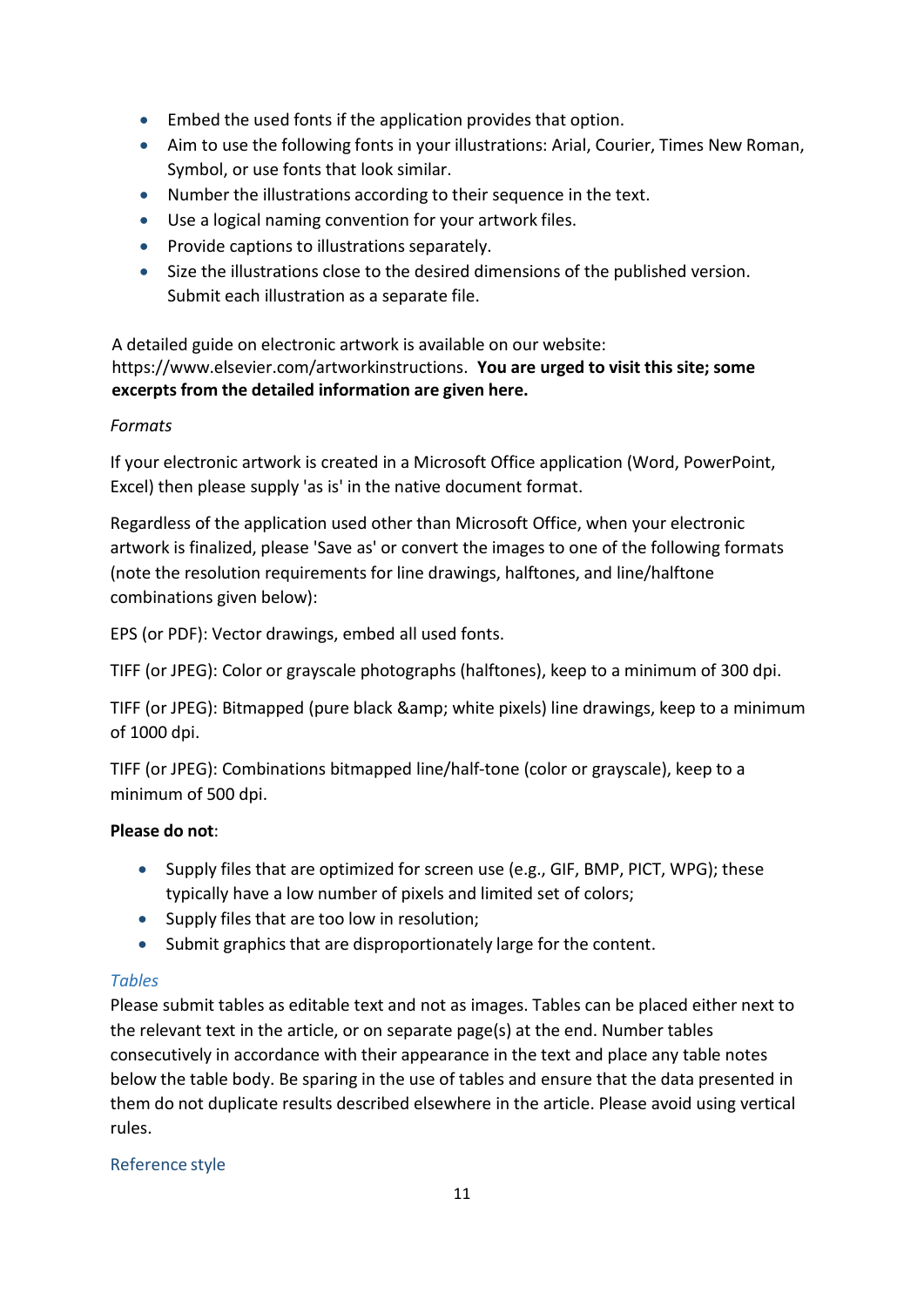*Text:* Indicate references by (consecutive) superscript Arabic numerals in the order in which they appear in the text. The numerals are to be used *outside* periods and commas, *inside* colons and semicolons. For further detail and examples you are referred to the AMA Manual of Style, A Guide for Authors and Editors, Tenth Edition, ISBN 0-978-0-19-517633-9 (see http://www.amamanualofstyle.com).

*List:* Number the references in the list in the order in which they appear in the text.

*Examples*: Reference to a journal publication:

1. Van der Geer J, Hanraads JAJ, Lupton RA. The art of writing a scientific article. J Sci Commun. 2010;163:51-59.

Reference to a book:

2. Strunk W Jr, White EB. The Elements of Style. 4th ed. New York, NY: Longman; 2000.

Reference to a chapter in an edited book:

3. Mettam GR, Adams LB. How to prepare an electronic version of your article. In: Jones BS, Smith RZ, eds. Introduction to the Electronic Age. New York, NY: E-Publishing Inc; 2009:281- 304.

Reference to a website:

4. Cancer Research UK. Cancer statistics reports for the UK. [http://www.cancerresearchuk.org/aboutcancer/statistics/cancerstatsreport/;](http://www.cancerresearchuk.org/aboutcancer/statistics/cancerstatsreport/%3B) 2003 Accessed 13.03.03.

## Supplementary Material

Supplementary material can support and enhance your scientific research. Supplementary files offer the author additional possibilities to publish supporting applications, highresolution images, background datasets, sound clips and more. Please note that such items are published online exactly as they are submitted; there is no typesetting involved. Please submit the material together with the article and supply a concise and descriptive caption for each file. If you wish to make any changes to supplementary data during any stage of the process, then please make sure to provide an updated file, and do not annotate any corrections on a previous version. Please also make sure to switch off the 'Track Changes' option in any Microsoft Office files as these will appear in the published supplementary file(s). For more detailed instructions please visit our artwork instruction pages at [https://www.elsevier.com/artworkinstructions.](https://www.elsevier.com/artworkinstructions)

## **Required Files**

These items should be uploaded via ScholarOne Manuscripts in the following order:

- 1. Highlights (required)
- 2. Main document (required)
- 3. Tables, Figures
- 4. Supplementary files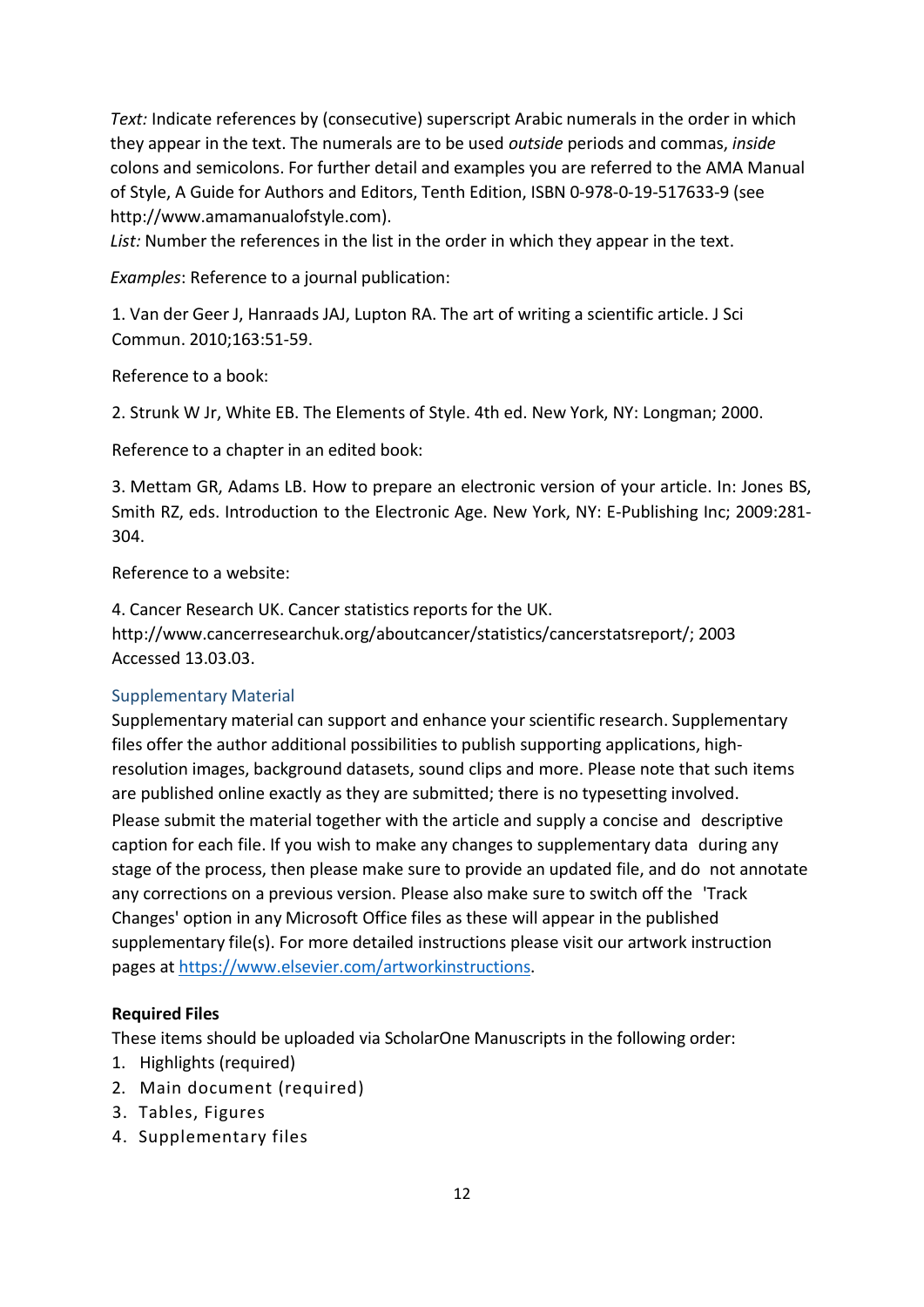#### AFTER ACCEPTANCE

#### Availability of accepted article

This journal makes articles available online as soon as possible after acceptance. This concerns the accepted article (both in HTML and PDF format), which has not yet been copyedited, typeset or proofread. A Digital Object Identifier (DOI) is allocated, thereby making it fully citable and searchable by title, author name(s) and the full text. The article's PDF also carries a disclaimer stating that it is an unedited article. Subsequent production stages will simply replace this version.

#### Use of the Digital Object Identifier

The Digital Object Identifier (DOI) may be used to cite and link to electronic documents. The DOI consists of a unique alpha-numeric character string which is assigned to a document by the publisher upon the initial electronic publication. The assigned DOI never changes. Therefore, it is an ideal medium for citing a document, particularly 'Articles in press' because they have not yet received their full bibliographic information. Example of a correctly given DOI (in URL format; here an article in the journal *Physics Letters B*):

#### <http://dx.doi.org/10.1016/j.physletb.2010.09.059>

When you use a DOI to create links to documents on the web, the DOIs are guaranteed never to change.

#### Online proof correction

Corresponding authors will receive an e-mail with a link to our online proofing system, allowing annotation and correction of proofs online. The environment is similar to MS Word: in addition to editing text, you can also comment on figures/tables and answer questions from the Copy Editor. Web-based proofing provides a faster and less error-prone process by allowing you to directly type your corrections, eliminating the potential introduction of errors.

If preferred, you can still choose to annotate and upload your edits on the PDF version. All instructions for proofing will be given in the e-mail we send to authors, including alternative methods to the online version and PDF.

We will do everything possible to get your article published quickly and accurately. Please use this proof only for checking the typesetting, editing, completeness and correctness of the text, tables and figures. Significant changes to the article as accepted for publication will only be considered at this stage with permission from the Editor. It is important to ensure that all corrections are sent back to us in one communication. Please check carefully before replying, as inclusion of any subsequent corrections cannot be guaranteed. Proofreading is solely your responsibility.

• **Publication Fee Agreement Form**: The corresponding author must sign the Publication Fee Agreement Form. The form should be attached in the acceptance letter. We will not publish your manuscript online until we confirm your payment. Offprints are supplied at a rate based on the number of pages in the printed article and the number of offprints ordered. An order form will be sent to the corresponding author after you